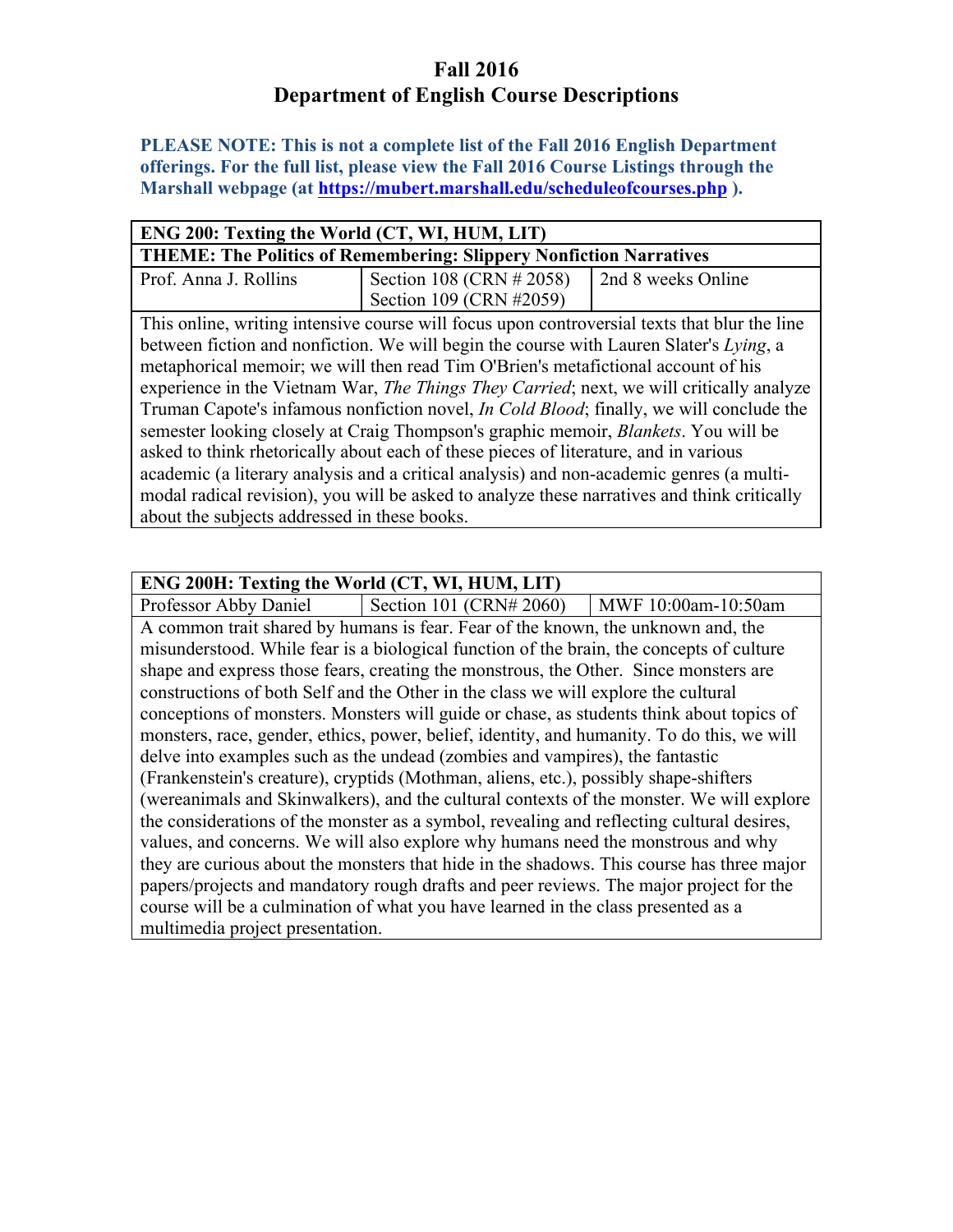| <b>ENG 200H: Texting The World (CT, WI, HUM, LIT)</b>                                                                                                                                  |  |  |  |
|----------------------------------------------------------------------------------------------------------------------------------------------------------------------------------------|--|--|--|
| Section 103 (CRN# 2062)<br><b>Professor Kristin Steele</b><br>$TR 12:30-1:45 p.m.$                                                                                                     |  |  |  |
| THEME: Bodies                                                                                                                                                                          |  |  |  |
| Strong bodies, manipulated bodies, sexualized bodies, legislated bodies, marketed bodies,<br>working bodies, dying bodies, in this course, we'll study a variety of texts in which the |  |  |  |

es--in this course, we'll study a variety of texts in which the body plays a central role. We'll examine both traditional and non-traditional texts, including essays, narrative journalism, comics, advertisements, music, fine art, film, and more. In addition to our discussion on how we talk about the body and use the body to create texts, we'll continue to revisit one primary question throughout the semester: What is a text, and who says?

| ENG 200H: Texting the World (CT, WI, HUM, LIT) |                                                                                                                                                                                                                                                                                                                                                                                                                                                                                                                                                                                                                                                                                                                                                                                                                                                                                                  |              |  |
|------------------------------------------------|--------------------------------------------------------------------------------------------------------------------------------------------------------------------------------------------------------------------------------------------------------------------------------------------------------------------------------------------------------------------------------------------------------------------------------------------------------------------------------------------------------------------------------------------------------------------------------------------------------------------------------------------------------------------------------------------------------------------------------------------------------------------------------------------------------------------------------------------------------------------------------------------------|--------------|--|
| Professor Nicole Lawrence                      | Section 104 (CRN# 2063)                                                                                                                                                                                                                                                                                                                                                                                                                                                                                                                                                                                                                                                                                                                                                                                                                                                                          | TR 2:00-3:15 |  |
|                                                | THEME: Art History in Literature & Film                                                                                                                                                                                                                                                                                                                                                                                                                                                                                                                                                                                                                                                                                                                                                                                                                                                          |              |  |
| film, and television.                          | <i>Ut pictura poesis,</i> "as is painting so is poetry." Horace understood the merits of multiple<br>mediums, not just the singularity of <i>one</i> art form over <i>another</i> . Film and literature often<br>colonizes visual culture, relying on its referent to historicize, romanticize, and criticize—<br>elevating the burgeoning art of film with the well-established art forms past. Artists such<br>as the surrealist Salvador Dali dabbled in film and even collaborated with Walt Disney.<br>Here there is a conflation of high <i>and</i> low art. This course will explore ekphrastic<br>literature, art in film, and kitsch. Texts considered will include Vonnegut's <i>Bluebeard</i> ,<br>The Simpsons, Wilde's Picture of Dorian Gray, Allen's Manhattan, just to name a few.<br>Essays will explore visual art and its relationship to mediums such as literature, poetry, |              |  |

|                                         | ENG 203: Appalachian Literature (WI, MC, HUM, LIT) |               |
|-----------------------------------------|----------------------------------------------------|---------------|
| Dr. Allison Carey                       | Section 101 (CRN# 2090)                            | $MW 4-5:15pm$ |
| <b>THEME: The Rainbow of Appalachia</b> |                                                    |               |

We will begin our study of Appalachian literature by examining common stereotypes about Appalachia and Appalachians. Then, through our reading, we will steadily and completely break those stereotypes apart to reveal the diversity of Appalachia. Our examination will begin with images of Appalachia in popular culture, from 1903's *Fred Fearnot in West Virginia; or, Helping the Revenue Agents* to more contemporary examples of these familiar stereotypes. Then, we'll read and listen to (and view) the voices of Appalachian authors, musicians, and filmmakers, with a particular focus on Tri-State writers, especially those from West Virginia. Readings will include works by West Virginia natives Jeannette Walls; Henry Louis Gates, Jr.; Crystal Good; and Jeff Mann. Other Appalachian authors whose work we will study will include Julia Watts, Lee Smith, Terry Bisson, and Marilou Awiakta, among others.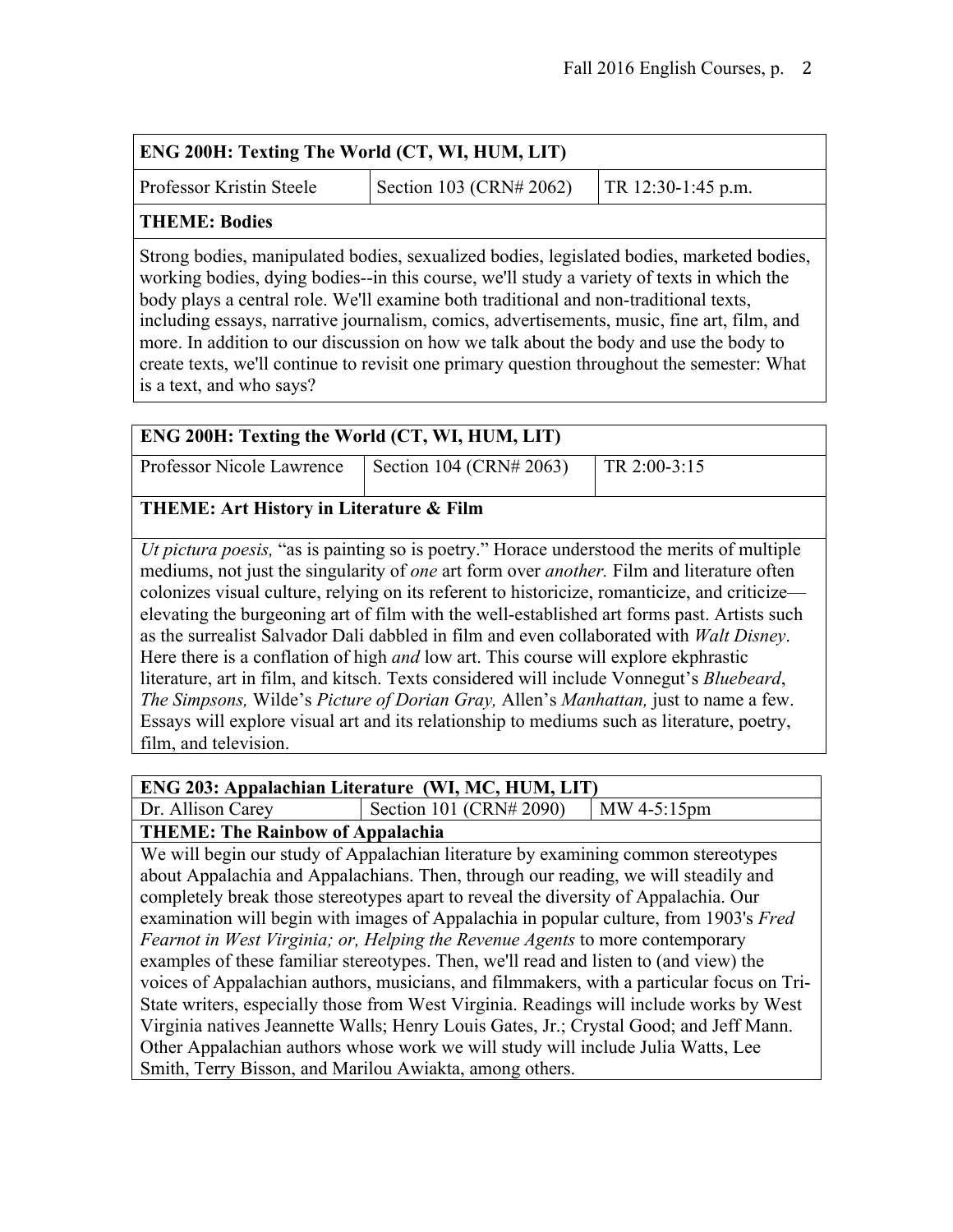### **ENG 205: Popular Literature (CT, WI, HUM, LIT)**

Dr. Jim Riemer Section 101 (CRN#  $4626$ ) Online

### **Theme: Spy and Espionage Fiction**

In this class you will be reading, discussing, and writing about a range of popular literary texts in the popular genre of espionage and spy fiction. You will be examining how these texts relate to the historical, cultural contexts in which they were written and how they are both a reflection of and reaction to those contexts, with particular emphasis on the period of the Cold War. You will be examining how these texts contributed to our popular ideas about spies and espionage, how they reflected and shaped our ideas about the nature and ethics of espionage and intelligence operations, and how they reflected and shaped our ideas about America and Britain's relationships to their international political adversaries (e.g., the Nazis, the Communists.) You will also examine how more contemporary popular texts have re-envisioned, deconstructed, and re-imagined the espionage and spy genre. The main assignments will include informal individual writing and critical thinking activities, online discussion boards, and some tests that include an essay part.

| <b>ENG 205: Popular Literature (CT, WI, HUM, LIT)</b> |                            |                  |
|-------------------------------------------------------|----------------------------|------------------|
| Dr. Jim Riemer                                        | Section 102 (CRN# $4627$ ) | $\cdot$ 1 Online |
| $\blacksquare$                                        |                            |                  |

**Theme: Tales of Adventure**

Apes! Empire! Barbarians! Cyberpunk hackers! Evil Wizards! Nazis! Prepare to travel the world pursuing adventure, from the jungles of Africa, to  $18<sup>th</sup>$  century China, from Conan's Cimmeria, to a dystopian cyberpunk Japan. In this class you will be reading, discussing, and writing about a range of popular literary texts in the popular genre of adventure fiction. You will be examining how these texts relate to the historical, cultural contexts in which they were written and how they are both a reflection of and reaction to those contexts. You will be examining how these texts reflected and shaped popular ideas about cultural interaction, about gender, about nature and "civilization," as well as examining the conventions and techniques of the adventure genre. The main assignments will include informal individual writing and critical thinking activities, online discussion boards, and some tests that include an essay part.

## **ENG 206: Good Plays (WI, HUM, LIT)**

| $1.10$ = $0.01$ Order 1 $1.10$ $1.11$ $1.10$ $1.11$ |                       |         |
|-----------------------------------------------------|-----------------------|---------|
| Kateryna Schray                                     | Sections 101 and 102  | On-line |
|                                                     | (CRN#s 2099 and 2100) |         |

If you enjoy a good murder-mystery, are open to unexpected comedy, appreciate a wellwritten tragedy, and rejoice in the small triumphs that push us forward in life, this course is for you. We'll read four representative plays from western history – *Oedipus the King, The Play of Noah's Flood, Romeo and Juliet,* and *A Raisin in the Sun.* The course is divided into five units and that each unit consists of six sessions. Your job will be to read the contents of each session and then respond to a prompt. I'll interact with you frequently, and together we'll examine various staging practices, dramatic conventions and plot elements that continue to form the basis of most of our plays, films and television shows today. The technology has changed, but the underlying element in visual story-telling – human ingenuity – dates back millennia. Working on these plays, you'll have a whole appreciation for *NCIS*, *Modern Family*, *Big Bang Theory, Star Wars* and the typical television commercial.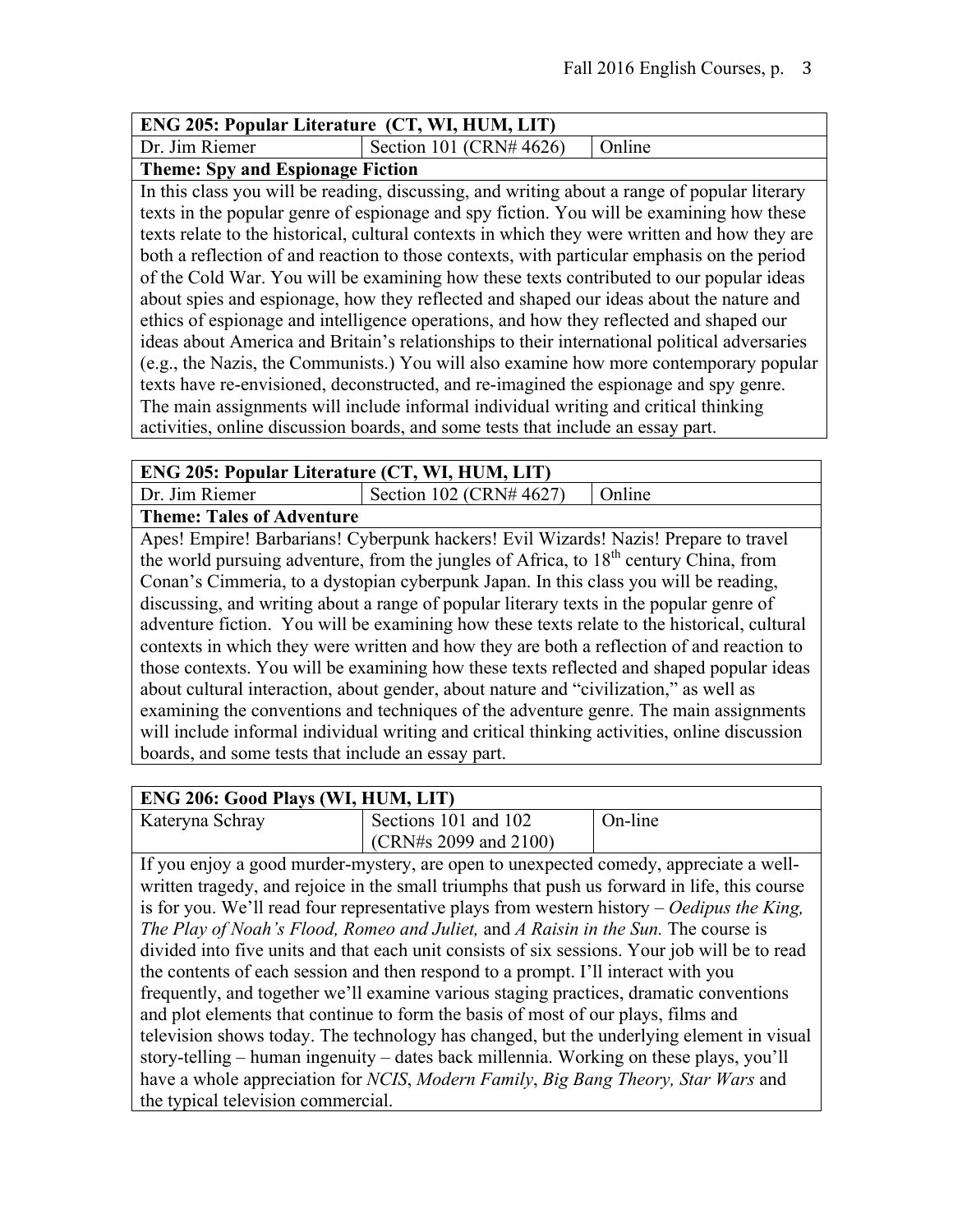### **ENG 209: Literature of Fantasy (WI, HUM, LIT)** Gwenyth Hood Section 101 (CRN# 2101) | ONLINE COURSE This survey explores fantasy literature from its origins in mythology to its current status as a modern genre usually contrasted with realism. Beginning with *The Golden Ass*, a novel length narrative from the days of the Roman Emperor Marcus Aurelius (second century AD), we will proceed all the way up to the present, sampling works by the Brothers Grimm, Charles Perrault, Hans Christian Andersen, C. S. Lewis, Margaret Atwood, Angela Carter and Mercedes Lackey. We conclude with the epic fantasy of J. R. R. Tolkien, *The Hobbit* and *The Lord of the Rings*, a major work of the twentieth century which synthesizes and harmonizes many aspects of Fantasy Literature. As this is a Writing Intensive (WI) course, one of its goals is to improve student writing. Students will have the opportunity to revise Essay 1 after it is graded. For Essay 3, they can choose between a creative work or an analytical essay. There will be weekly journals and discussions, as well as weekly prompts to respond to readings and practice formal documentation.

## **ENG 210: Autobiography (WI, HUM, LIT)**

Professor Kristin Steele Section 101 (CRN# 2102)  $TR 4 p.m. - 5:15 p.m.$ 

We're fascinated by the lives of others—and arguably just as fascinated with ourselves. In a culture inundated with "reality" television, selfies, and scandals, what is the value of life writing and where do our own stories fit? In this course, we'll ask and respond to a few primary questions: What do we *really* talk about when we talk about ourselves? How do we tell the "truth" about our lives? How are our memories, identities, and experiences influenced by culture, language, and place? In this course, we will consider these questions as we read a variety of short- and long-form contemporary autobiographical writing. In our discussion, we will explore how writers create characters out of the self, as well as the sociopolitical and personal obstacles they encounter in that process. Finally, students will create their own autobiographical work that synthesizes and celebrates careful reflection of our course material.

| <b>ENG 214: Introduction to Comics (WI, HUM, LIT)</b>                                          |                                                                                            |        |
|------------------------------------------------------------------------------------------------|--------------------------------------------------------------------------------------------|--------|
| Dr. Jim Riemer                                                                                 | Section 103 (CRN# 2106)                                                                    | Online |
|                                                                                                | In this class you will be reading, discussing, and writing about comics and graphic        |        |
|                                                                                                | narratives. You will be learning to analyze the visual and graphic narrative techniques in |        |
|                                                                                                | these texts and how those techniques are used by the writers and artists to develop        |        |
|                                                                                                | characters, illustrate conflicts, create suspense, and develop themes. While the comics    |        |
| and graphic narrative you will be reading treat a range of themes and issues, we will be       |                                                                                            |        |
| giving particular focus to how those texts develop themes and address issues related to        |                                                                                            |        |
| the depiction of violence, gender roles, and ideas about justice. You will be reading          |                                                                                            |        |
| comics featuring Wonder Woman, Batman, Jonah Hex, and the Green Turtle, as well as a           |                                                                                            |        |
| graphic novel of your choice. The main assignments will include informal individual            |                                                                                            |        |
| writing and critical thinking activities, online discussion boards, a literary analysis essay, |                                                                                            |        |
| and a PowerPoint slideshow project.                                                            |                                                                                            |        |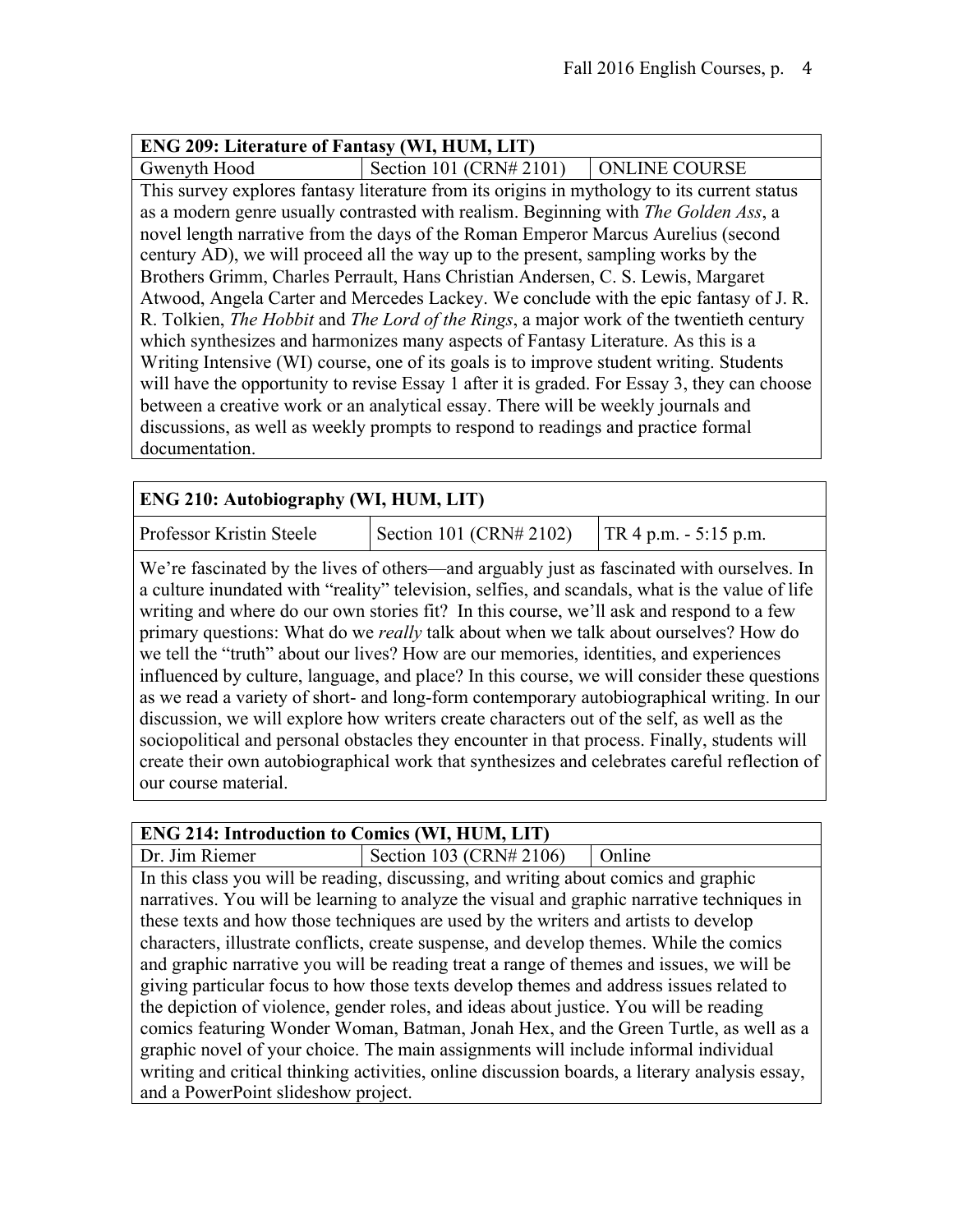| <b>ENG 215: Good Novels (WI, HUM, LIT)</b>                                                  |                                                                           |               |
|---------------------------------------------------------------------------------------------|---------------------------------------------------------------------------|---------------|
| Van Kirk                                                                                    | Section 101 (CRN# 2107)                                                   | $MW 2-3:15$   |
|                                                                                             | Section 102 (CRN# 2108)                                                   | TR 12:30-1:45 |
|                                                                                             | THEME: Cannibals, Castaways, and Monsters from the Deep-The Sea Tradition |               |
| More than 70% of the earth's surface is covered with water; some of the greatest stories    |                                                                           |               |
| ever written have arisen from humankind's engagement with that element. This course         |                                                                           |               |
| will explore the sea tradition and its impact on the development of the novel, from classic |                                                                           |               |
| authors like Melville and Conrad to contemporaries like Marguerite Duras, Marianne          |                                                                           |               |
| Wiggins, and Yann Martel (Life of Pi).                                                      |                                                                           |               |

#### **ENG. 220: The Political Novel (HUM, LIT)**

| Dr. Daniel Lewis | Section 101 (CRN# 2109) | $MWF 2:00-2:50$ |
|------------------|-------------------------|-----------------|
|                  | Section 102 (CRN# 2110) | $TR 9:30-10:45$ |
|                  |                         |                 |

**THEME: "Votes and Vaginas, Elections and Erections": Gender and Sex in the Political Novel**

"Sex and politics are a lot alike. You don't have to be good at them to enjoy them." – Barry Goldwater

Gender and Sex in the Political Novel will examine gender roles in a handful of politically-themed British and American novels. We will discuss gender performativity, patriarchy, and femininities and masculinities that are conventional/heteronormative, as well as queer/trans masculinities that challenge and subvert conventional, hegemonic masculinities. The role (or lack thereof) of women and persons of color in the political sphere will be of special interest.

It is my hope that this class will encourage students to examine their own beliefs and values when it comes to gender and politics, challenge students to understand how gender is presented in literature (including movies and television), and how those representations of gender identities work with and/or against hegemonic American and British political discourse. We will be reading a novel (*Primary Colors*) that most people believe is about Bill and Hilary Clinton, Sinclair Lewis' *It Can't Happen Here*, which is about a loud, dynamic politician who proposes drastic changes only to become a totalitarian dictator once he is elected president, Ayn Rand's *Anthem*, and more. We will also watch and discuss episodes from the television series *House of Cards* and *The West Wing*.

#### **ENG 221: Postcolonial Literature (WI, MC, HUM, LIT) THEME: Hospitality in Postcolonial Literature**

Dr. Puspa Damai Section 101 (CRN# 2111) ONLINE

In this course, I invite you to study with me a few books, films and essays dwelling on the history and culture of hospitality in the East and the West. If colonization takes European explorers to places such as Asia, Africa, and the Americas, decolonization has brought immigrants and visitors from the colonies to the metropolitan centers in the West. These historical encounters between people from different cultures and historical backgrounds underscore the importance of hospitality in postcolonial literature. In fact,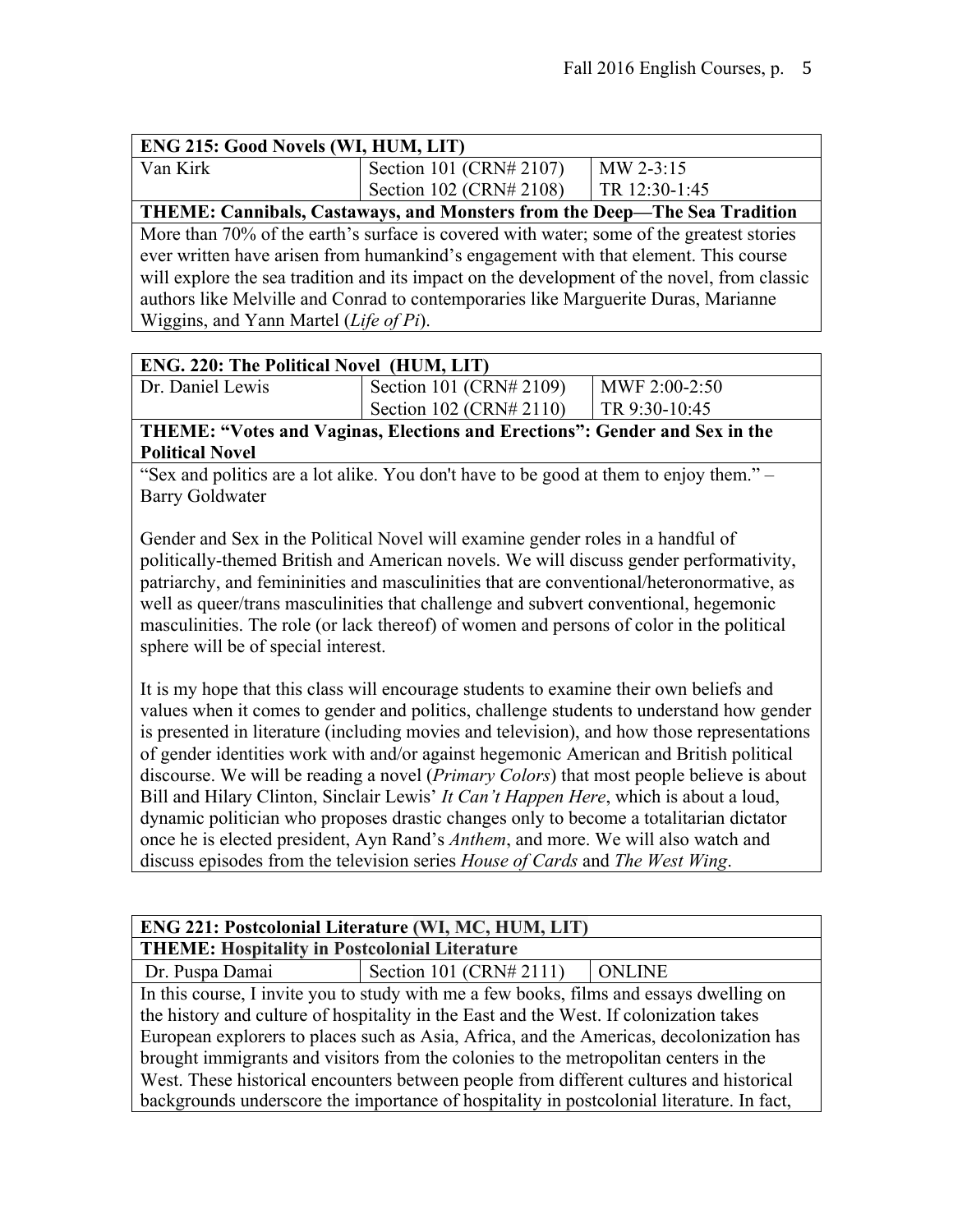hospitality or its absence enables us to better understand colonial violence and postcolonial resistance. Some of the stories we study in this course tell us about the guests or hosts from far-away lands such as Afghanistan, India, and Pakistan; others describe the challenges created by visitors in our own neighborhoods in West Virginia. We will read novels about a family's ethical dilemma involving whether to receive or report illegal immigrants from Mexico, and in some novels we will encounter guests marked "other" for their ethnicity, religion or sexual orientation. While encouraging us to celebrate multiculturalism and cosmopolitanism, these narratives will help us ask: have we been good hosts or guests to one another? Is hospitality possible in the age of global violence, empire and capitalism?

Assignments will include quizzes, short response papers, presentations and one analytical paper.

| <b>ENG 225: Southern Literature (WI, HUM, LIT)</b>                                      |                                                       |                |  |
|-----------------------------------------------------------------------------------------|-------------------------------------------------------|----------------|--|
| Dr. Joel Peckham JR                                                                     | Section 101 (CRN# 2112)                               | $MN$ 2:00-3:15 |  |
| <b>THEME: Southern Sin</b>                                                              |                                                       |                |  |
| $\text{G}_{\text{L}}$ $\text{G}_{\text{L}}$ $\text{G}_{\text{L}}$ $\text{G}_{\text{L}}$ | What do thou do though How do thou live though Why do |                |  |

"Tell about the South . . . What do they do there? How do they live there? Why do they?"—Shreve to Quentin Compson in Faulkner's *Absolom!, Absalom!*

*Southern Literature* is a writing intensive literature course in which students will explore the work of both canonical and non-canonical southern poets, essayists, fiction writers and playwrights through the lens of "aberrant" texts that push against the rules of society regarding sex, gender, race, and class—dangerous works that probe and push the cultural boundaries of the region, exposing what is glorious and grotesque, beautiful and tragic, alluring and taboo in literature extending from Poe's "Fall of the House of Usher" to Williams Stretcar Names Desire to Dorothy Allison's *Bastard out of Carolina.* In some way, each of these texts, "tell about the south." And students will engage with them through assignments that ask them to explore the literature within a cultural context, examining how these writers and their works, resist, shape and are shaped by the beliefs, codes, events and forces that surround them. Writers explored will include E.A. Poe, Jean Toomer, Tennessee Williams, William Faulkner, James Dickey, Alice Walker, Minnie Bruce Pratt, Dorothy Allison, Harry Crews and others.

Assignments will include low-, medium-, and high-stakes writing (reading responses, creative reflections, and one researched analytical essay) as well as one multimedia project.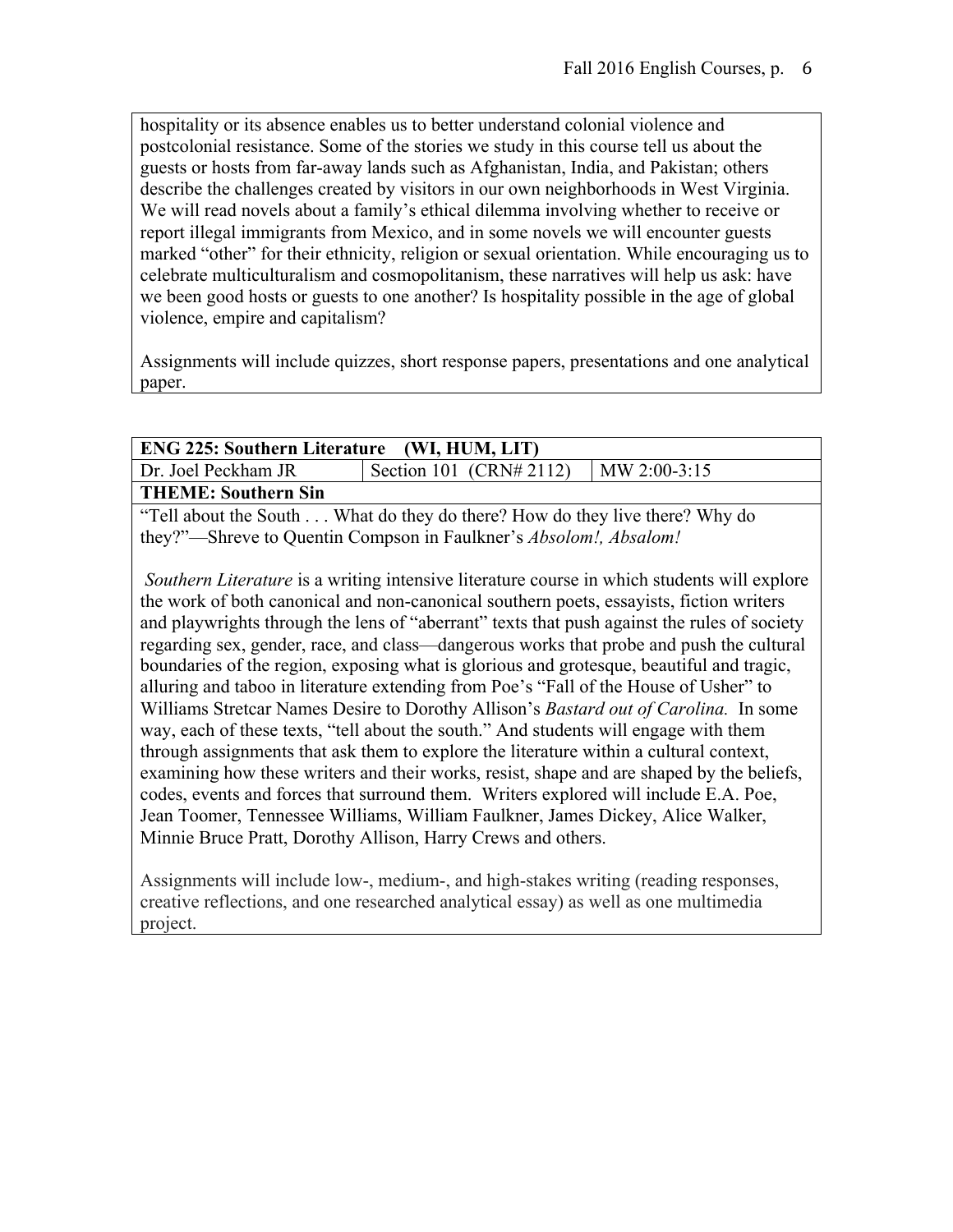| ENG 232: Good Films (WI, HUM, LIT, Film Studies)                                        |                         |               |
|-----------------------------------------------------------------------------------------|-------------------------|---------------|
| Dr. Walter Squire                                                                       | Section 101 (CRN# 2113) | MW 2:00-3:15  |
|                                                                                         | Section 102 (CRN# 2114) | TR 12:30-1:45 |
| <b>THEME: Singing, Shooting, and Screaming—Popular Film Genres</b>                      |                         |               |
| This course will focus upon popular film genres such as Westerns, musicals, war films,  |                         |               |
| gangster films, horror, science fiction, and action blockbusters. The histories and     |                         |               |
| conventions of each of these genres (and possibly more) will explored. Furthermore, the |                         |               |
| class will consider how American history has influenced changes within each genre, and  |                         |               |
| reasoning for changes in popularity of genres over time will be assessed. Readings from |                         |               |

reasoning for changes in popularity of genres over time will be assessed. Readings from the assigned text *Film Genre*, by Barry Langford, will be supplemented by select featurelength films as well as by numerous short films and clips from additional feature-length films. Assignments will include low-, medium-, and high-stakes writing (various in-class exercises, viewing responses to assigned feature-length films, and a longer genre analysis of a film) as well as quizzes and a final exam.

| <b>ENG 232: Good Films (WI, HUM, LIT, Film Studies)</b> |   | (Online Course, $2nd 8$ |
|---------------------------------------------------------|---|-------------------------|
| Weeks)                                                  |   |                         |
|                                                         | . | $-12 - - - -$           |

Dr. Britton Lumpkin | Section 103 (CRN# 2115) | Online Class-  $2<sup>nd</sup> 8$  Weeks **THEME: Adventures in Film Genre**

Our focus for this film course will be on some of the major cinematic films genres such as the musical, the western, the war film, the gangster film, horror, science fiction, and film noir. These genres have influenced contemporary films in numerous ways and are worth exploring. In addition to acquiring a working knowledge of film terms and film technique, the class will examine these film genres and the various messages (both positive and negative) these genres convey to viewers. Issues regarding gender, race, class, nationhood, technology, humanity, morality, family, justice, and humor will be just a few of the subjects that we may end up exploring over the course of the semester when watching and discussing these films.

| ENG 240: African American Literatures (WI, HUM, LIT, MC) |  |  |  |  |
|----------------------------------------------------------|--|--|--|--|
|----------------------------------------------------------|--|--|--|--|

Dr. John Young Section 101 (CRN# 2117)  $\Box$  Online

This course will ask what makes African American literature "African American," by investigating a range of classic and contemporary texts that focus on the enduring impact of slavery on American culture, from *Clotel*, a 19th-century novel written in response to rumors (confirmed in the late  $20<sup>th</sup>$  century) of Thomas Jefferson's children with one of his slaves, to *Citizen*, a 2014 collection of prose poems, essays, and photographs that analyze social perceptions of race in an ostensibly "post-black" era. Other readings will include novels that play with the conventions of time and narrative, a Harlem Renaissance portrait of the phenomenon of racial passing, and a graphic novel about the slave rebellion led by Nat Turner. Requirements include regular responses, which will serve as the basis for a longer critical paper, and two exams.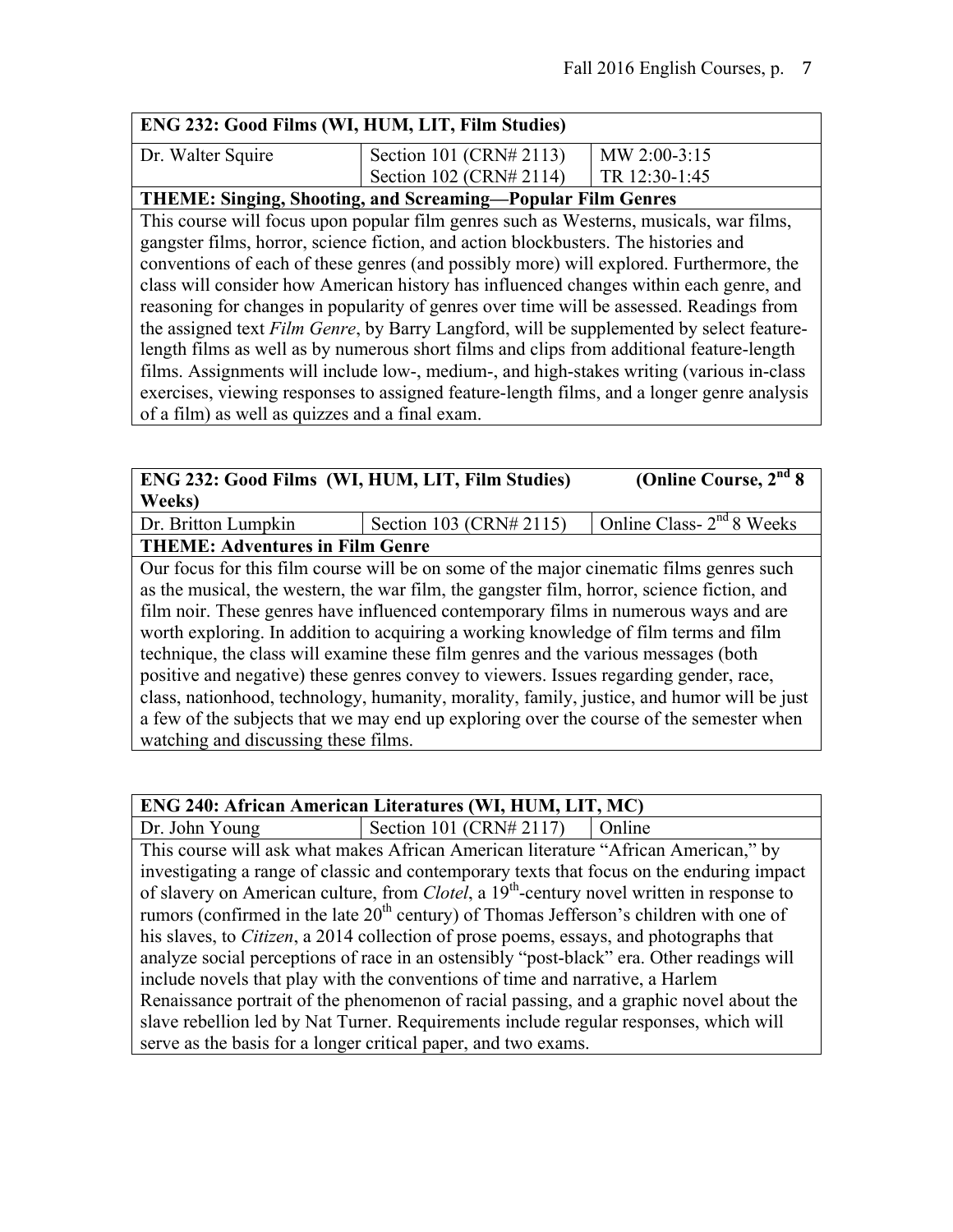#### **ENG 242: Women Writers (WI, HUM, LIT, Women's Studies):**

Dr. Jana Tigchelaar Section 101 (CRN# 2119) TR 12:30-1:45

#### **THEME: Bad Girls or Transgressive Women in American Literature**

This course will study texts by North American women writers portraying or examining "bad girls" or transgressive women. By using the idea of "transgression" or "bad-ness" as a lens through which to read texts by women of various racial, ethnic, and class backgrounds, we'll understand how cultural notions of morality and social propriety shape female identity as well as the expression of women's experiences in literature. Our readings will include Harriet Jacobs' *Incidents in the Life of a Slave Girl*, Edith Wharton's *Summer*, Zora Neale Hurston's *Their Eyes Were Watching God*, Toni Morrison's *Sula*, Marilynne Robinson's *Housekeeping*, and Margaret Atwood's *The Handmaid's Tale*, among other shorter works. We will practice critical thinking, reading, and writing skills throughout the course, producing a number of shorter response papers, a longer research paper, and a short presentation.

#### **ENG 242: Women Writers (WI, HUM, LIT, Women's Studies)**

Dr. Jim Riemer  $\vert$  Section 102 (CRN# 2120)  $\vert$  Online In this class you will be reading, discussing, and writing about a range of texts by women writers. These texts reflect the diversity of women's lives over the last 200 years. You will be examining how these texts relate to the historical, cultural contexts in which they were written and how they are both a reflection of and reaction to those contexts. You will be examining how these texts depict women's experiences and how they address issues of gender, including how those relate to issues of identity, class, religious background and beliefs, and differing cultural attitudes and beliefs. The main assignments will include informal individual writing and critical thinking activities, online discussion boards, a literary analysis essay, and a web page project.

### **ENG 280: Special Topics—God Talk (WI, HUM, LIT)**

Dr. Robert Ellison | Section 101 (CRN# 2121) | TR 12:30-1:45 **THEME: God Talk**

"What do we talk about when we talk about God?" That is the question at the heart of this special-topics class, which is team-taught with Dr. Jeffrey Ruff in Religious Studies. And we're not just talking about the Christian God; we'll give close attention to Judaism and Islam as well, with Eastern religions and non-religious traditions also coming up along the way.

To help us answer this question, we'll read selections from *The Norton Anthology of World Religions*, hear from guest speakers, and have lots and lots of class discussion. We'll also look at several genres of religious expression, such as poetry and music, parables (one of Dr. Ruff's areas of interest), and sermons (my area of expertise). Assignments will include frequent reading responses, a family religious-history interview, and a multimedia project related to some aspect of the class. You'll even write (but not be asked to deliver) a sermon of your own!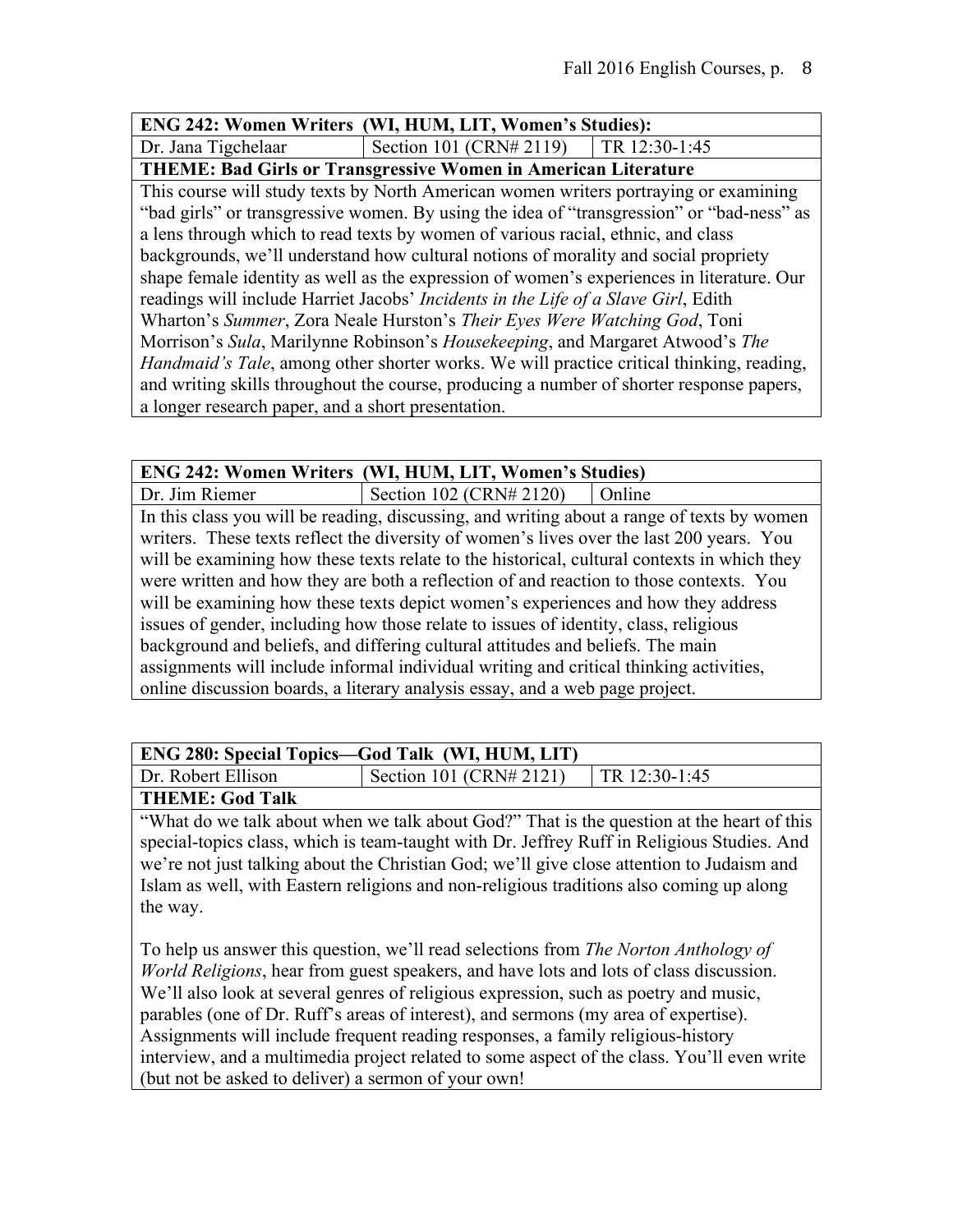|                                                                                       | <b>ENG 344: Introduction to Film Studies (WI, HUM, LIT, Film Studies)</b>                   |  |
|---------------------------------------------------------------------------------------|---------------------------------------------------------------------------------------------|--|
| Ian Nolte                                                                             | Section 101 (CRN# 2122)   MW 2:00-3:15                                                      |  |
|                                                                                       | In this course, we will examine film as a literary text. How are stories told in film? What |  |
|                                                                                       | do they say about our world? We will examine technical aspects of film form—the craft       |  |
|                                                                                       | and technique of making movies. We will also explore the history of film-its evolution      |  |
|                                                                                       | as an art form. We will look at films as cultural documents—artifacts that can help us      |  |
| understand the world and its cultures. Students will work on their skills as writers, |                                                                                             |  |
| analyzing film from different perspectives. What purpose or role do films play in our |                                                                                             |  |
| lives? What filmmakers and technical innovations have influenced cinema? How have     |                                                                                             |  |
| films and their stories changed over time? How do films provide us with insight on    |                                                                                             |  |
| culture?                                                                              |                                                                                             |  |

| <b>ENG 344: Introduction to Film Studies (WI, HUM, LIT, Film Studies)</b>                         |                   |                                                                                            |
|---------------------------------------------------------------------------------------------------|-------------------|--------------------------------------------------------------------------------------------|
| Dr. Walter Squire                                                                                 | Section 102 (CRN# | TR 9:30-10:45                                                                              |
|                                                                                                   | 2123)             |                                                                                            |
|                                                                                                   |                   | Have you ever wondered how films are made? How do flashes of light accompanied by sound    |
|                                                                                                   |                   | work together to produce riveting stories, some so enchanting that we watch them over and  |
|                                                                                                   |                   | over again? This course will focus upon film form, the artistry that produces the magic of |
| movies. After devoting several weeks to an examination of the elements of film form--mise-        |                   |                                                                                            |
| en-scène, cinematography, editing, and sound—we will then shift our attention to international    |                   |                                                                                            |
| film history to provide a fuller picture of the possibilities of cinematic art. Readings from the |                   |                                                                                            |
| assigned text Looking at Movies, by Richard Barsam and David Monahan, will be                     |                   |                                                                                            |
| supplemented by selected American and international films. Assignments will include low-,         |                   |                                                                                            |
| medium-, and high-stakes writing (various in-class exercises, weekly viewing responses to         |                   |                                                                                            |
| films, and a formal analysis of a short film) as well as quizzes and a final exam.                |                   |                                                                                            |

Ian Nolte Section 103 (CRN# 2124) MW 5:30-6:45 In this course, we will examine film as a literary text. How are stories told in film? What do they say about our world? We will examine technical aspects of film form—the craft and technique of making movies. We will also explore the history of film—its evolution as an art form. We will look at films as cultural documents—artifacts that can help us understand the world and its cultures. Students will work on their skills as writers, analyzing film from different perspectives. What purpose or role do films play in our lives? What filmmakers and technical innovations have influenced cinema? How have films and their stories changed over time? How do films provide us with insight on culture?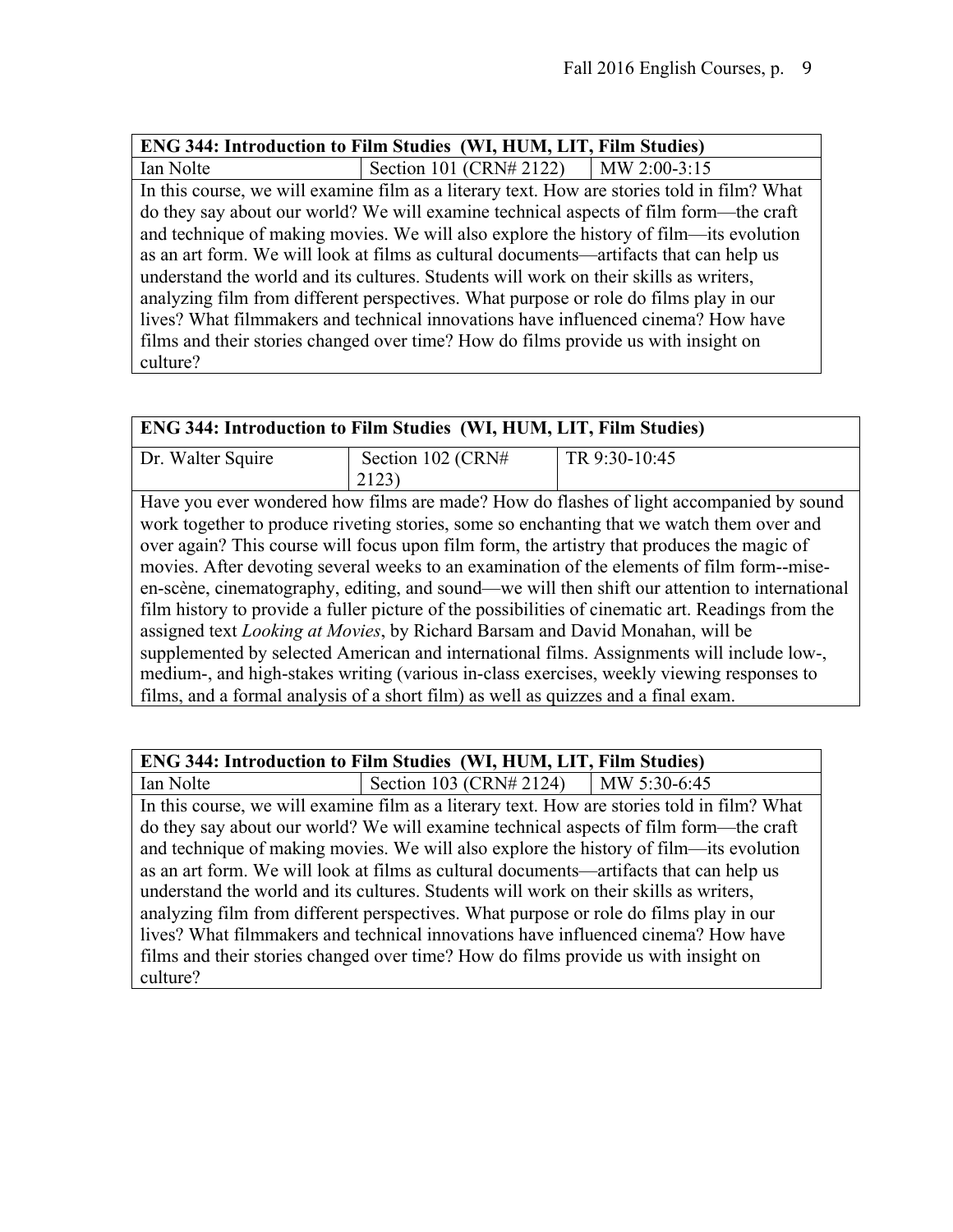| <b>ENG 350: Intro to Textual Analysis (WI, HUM, LIT)</b> |                         |                      |
|----------------------------------------------------------|-------------------------|----------------------|
| Dr. Daniel Lewis                                         | Section 101 (CRN# 2125) | $\vert$ MWF 11-11:50 |

**THEME: "A Novel, a Poem, a Movie, and a Play Walk Into a Bar…"**

"Literature adds to reality, it does not simply describe it. It enriches the necessary competencies that daily life requires and provides; and in this respect, it irrigates the deserts that our lives have already become."- C.S. Lewis

How do we learn to be better, closer readers? How do we analyze a film, a book, a poem, or a graphic novel? And furthermore, how do we improve these skills? This course is an introduction to critical readings of texts from a range of genres and media. In this class, our goals will be to develop your explication, critical reading, research, and writing skills. To accomplish these goals, we will explicate poems, read a novel (*The Curious Incident of the Dog in the Night-Time*), experience Shakespeare (*The Tempest*), watch a film (*The Tree of Life*) research and analyze scholarly articles, and take a look at a graphic novel (Lynda Barry's *What It Is*).

| <b>ENG 350: Introduction to Textual Analysis (WI, HUM, LIT)</b>                    |                                          |  |
|------------------------------------------------------------------------------------|------------------------------------------|--|
| Dr. Robert Ellison                                                                 | Section 102 (CRN # 2126)   TR 9:30-10:45 |  |
|                                                                                    | Section 103 (CRN# 2127)   TR 4-5:15      |  |
| All sections of this introductory course for English moiors hove several things in |                                          |  |

All sections of this introductory course for English majors have several things in common. Students will read examples of all the major literary genres; they will spend at least some time studying graphic literature and film; and they will complete a digital project on *The Tempest* and a research paper on Shakespeare or some other aspect of the course. You won't have to do that paper on your own; in response to student requests, all faculty teaching 350 will offer detailed instruction and assistance in the research and writing process.

Beyond that, instructors are free to put their own "stamp" upon the class. I'm a  $19<sup>th</sup>$ century specialist, so we'll read *Oliver Twist* and a graphic novel entitled *Fagin the Jew*. Other readings will be selected by the students; you can bring in your favorite poems, short stories, and nonfiction pieces for us to discuss together. If you're a Creative Writing major, you can even use your own work if you like!

| <b>ENG 354 Scientific and Technical Writing (WI)</b>                                       |  |             |
|--------------------------------------------------------------------------------------------|--|-------------|
| Professor Daniel O'Malley   Section 102 (CRN# 2129)                                        |  | $MW$ 4-5:15 |
| This class is designed to acquaint students with the types and styles of written documents |  |             |
| required in various fields of science and business. Students will become familiar with the |  |             |
| expectations and conventions of relevant genres, and more generally, students will         |  |             |
| practice strategies for clear, concise communication. Projects for this class will         |  |             |
| include individual as well as collaborative work and will also necessitate creative        |  |             |
| thinking.                                                                                  |  |             |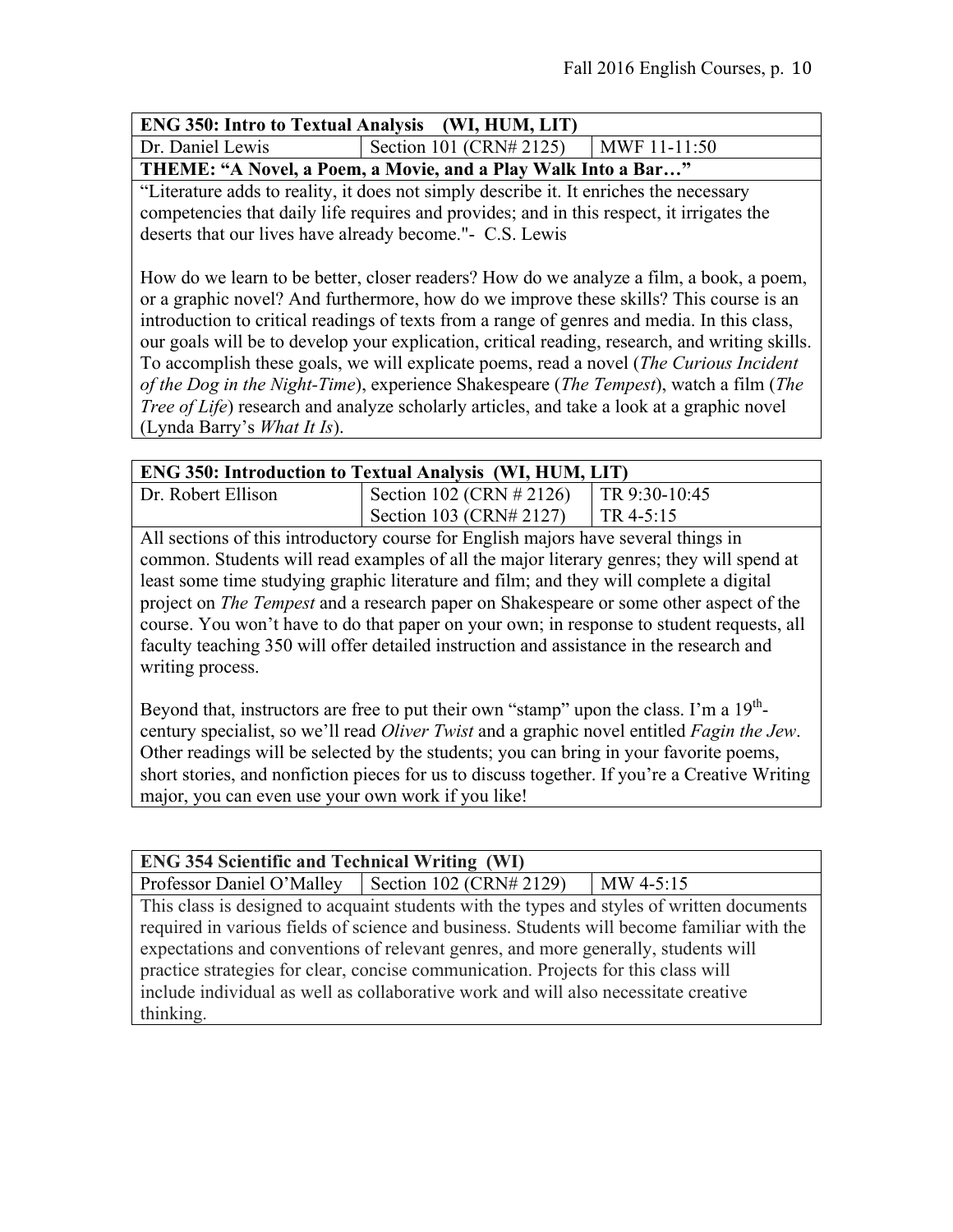| <b>ENG 355: Intro to Critical Theory</b> (WI, HUM, LIT) |  |
|---------------------------------------------------------|--|
|                                                         |  |

Dr. Kristen Lillvis Section 102 (CRN  $\#$  2131) TR 11:00am-12:15pm Don't listen to the haters. Critical theory doesn't ruin the experience of reading or watching movies; instead, critical theory gives you more reasons to love your favorite texts.

This course serves as in introduction to the critical theories used to read literature and culture. We will examine a variety of approaches, including formalism, structuralism, poststructuralism, Marxism, postcolonial theory, feminism, queer theory, postmodernism, and posthumanism. After reading texts by major thinkers in these areas, you will choose the theory you would like to apply to a story, poem, song, music video, art piece, film, or video game of your choosing. The original theoretical reading you craft will allow you to hone your close reading and research skills and will prepare you for the work of creating a Capstone (ENG 499) project. No textbooks to purchase—all readings will be made available through Blackboard.

| <b>ENG 360: Introduction to Creative Writing (WI)</b>                                     |                                                                                              |              |
|-------------------------------------------------------------------------------------------|----------------------------------------------------------------------------------------------|--------------|
| Professor N. Lawrence                                                                     | Section 101 $(CRN# 2133)$                                                                    | MWF 11-11:50 |
|                                                                                           | The root for poetry is the Greek <i>poiesis</i> , to make. This course requires you to make. |              |
|                                                                                           | Without any fluff, this course is not only writing intensive, but reading intensive as well. |              |
|                                                                                           | This course challenges you to dissect, complicate, translate, decrypt, create, revise,       |              |
|                                                                                           | discover, etc., but most of all to engage. The ability to say, in an articulate and          |              |
|                                                                                           | meaningful way, why we think a piece of literature behaves the way it does allows us to      |              |
| think critically about the choices we make with our own writing. To be a strong writer we |                                                                                              |              |
| must foremost be strong readers. We act and are acted upon. Consider language too as      |                                                                                              |              |
| tools no different than what an artist would use: metaphor is your feathered brush;       |                                                                                              |              |
| anaphora is your lacquer; assonance your easel. It is not enough to simply be aware of    |                                                                                              |              |
| key literary terms. Focusing on the technical aspects of writing helps you find the       |                                                                                              |              |
|                                                                                           | language to discuss in constructive ways: how does this poem/story create the meaning        |              |
| that it does?                                                                             |                                                                                              |              |

### **ENG 377: Creative Writing: Poetry**

Dr. Britton Lumpkin Section 101 (CRN# 2137) | MW 2:00-3:15 pm This course is designed to serve as an introduction to the art and craft of poetry writing. We will discuss how poetry operates on the level of craft and learn from the poetic endeavors of other writers. The works we read will also serve as models of inspiration and templates for your own work. A significant part of class time will be devoted to the "workshopping" of student writing. The class will thoughtfully consider the merits of each other's creative work and give constructive criticism and suggestions for refining it. By the end of the semester, students will be familiar with the language of literary craft and will produce a fair amount of work in the genre of poetry.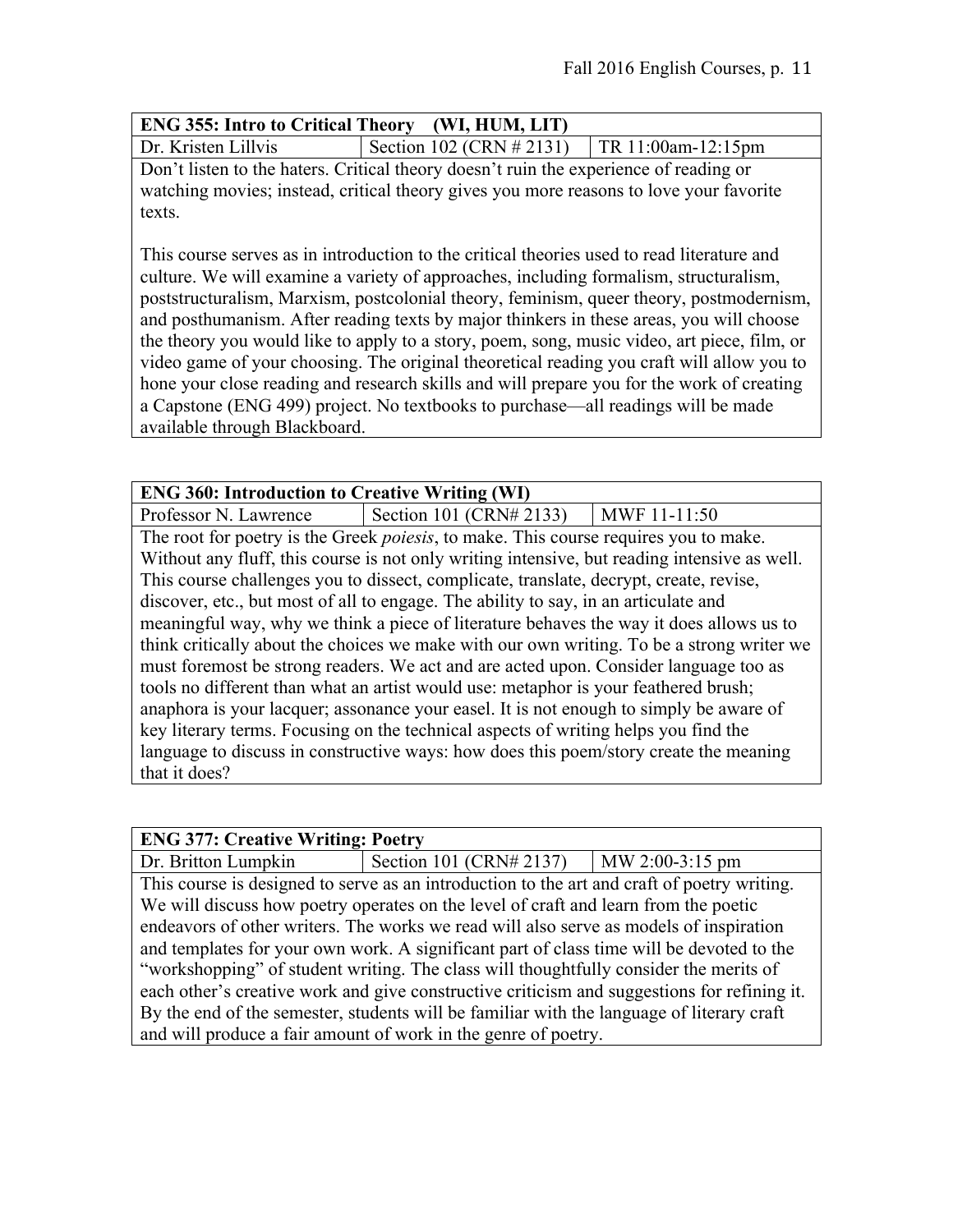| <b>ENG 378: Creative Writing: Fiction</b> |                                                                                                                                                                                                                                                                                                                                                        |             |
|-------------------------------------------|--------------------------------------------------------------------------------------------------------------------------------------------------------------------------------------------------------------------------------------------------------------------------------------------------------------------------------------------------------|-------------|
| Van Kirk                                  | Section 101 (CRN# 2138)                                                                                                                                                                                                                                                                                                                                | $MW$ 4-5:15 |
| <b>THEME: Crafting the Short Story</b>    |                                                                                                                                                                                                                                                                                                                                                        |             |
|                                           | This is a workshop style course for students who are serious about improving their fiction<br>writing skills. Students will write three pieces of short fiction, which will be considered<br>by the workshop. Useful writing exercises to hone your style and develop your craft.<br>Expect to read model stories by classic and contemporary authors. |             |

| <b>ENG 379: Creative Writing: Nonfiction (WI)</b>                                      |                                                                                             |                 |
|----------------------------------------------------------------------------------------|---------------------------------------------------------------------------------------------|-----------------|
| Dr. Joel Peckham JR                                                                    | Section 101 (CRN# 2139)                                                                     | TR 12:30-1:45pm |
|                                                                                        | In this intermediate-level creative writing course, students will gain practice writing     |                 |
|                                                                                        | within the genre of creative nonfiction. Specifically, students will study and write within |                 |
|                                                                                        | the subgenres of the personal essay and the memoir essay. Along the way, we'll              |                 |
| explore—both in our reading and our writing—the ways in which creative nonfiction      |                                                                                             |                 |
| purposefully borrows techniques and approaches from other genres as it attempts to     |                                                                                             |                 |
| represent truth. We'll also discuss how the published works we'll read for class might |                                                                                             |                 |
| inform a students' work within the genre of creative nonfiction. Note: This class is   |                                                                                             |                 |
| structured as a workshop, meaning the bulk of the writing we discuss in class will be  |                                                                                             |                 |
|                                                                                        | student-authored, in addition to our regular discussion of the assigned texts.              |                 |

| <b>ENG 402: Pre-Professional Composition and Rhetoric (WI)</b>                           |                                                                                          |               |  |
|------------------------------------------------------------------------------------------|------------------------------------------------------------------------------------------|---------------|--|
| Ian Nolte                                                                                | Section 101 $(CRN# 2140)$                                                                | $MW 4-5:15pm$ |  |
|                                                                                          | In this methods course for pre-service teachers who intend to teach English in secondary |               |  |
| schools, we will study research-based best practices for writing instruction. This class |                                                                                          |               |  |
| will be a workshop-based professional learning community. We will expand our skills as   |                                                                                          |               |  |
| writers through hands-on experience with writing strategies. We will research and        |                                                                                          |               |  |
| explore the writing process. We will experiment with writing genres. We will also design |                                                                                          |               |  |
| and implement writing instruction suitable for a secondary classroom.                    |                                                                                          |               |  |

### **ENG 411: Chaucer (WI, HUM, LIT)**

Kateryna Schray Section 101 (CRN# 2141) M 4:00-6:20

You don't have to be a medievalist to benefit from a class on the works of Geoffrey Chaucer. Chaucer embodies the literature of 14<sup>th</sup> century Europe, and his *Canterbury Tales* provide a telling insight into the creative workings of an artistic mind. Opting for depth instead of breadth, we will read selected tales closely from several perspectives.

**English-Ed:** Think of this course as a faculty development opportunity because there is a very good chance that at some point in your career you will teach Chaucer's *Canterbury Tales* (maybe even as part of your student teaching). This course will show you how to guide *\*your\** students through Chaucer's stories, language, culture and literary context, and introduce you to effective classroom activities and exercises suitable for high school students. But read on – there's more to it than that…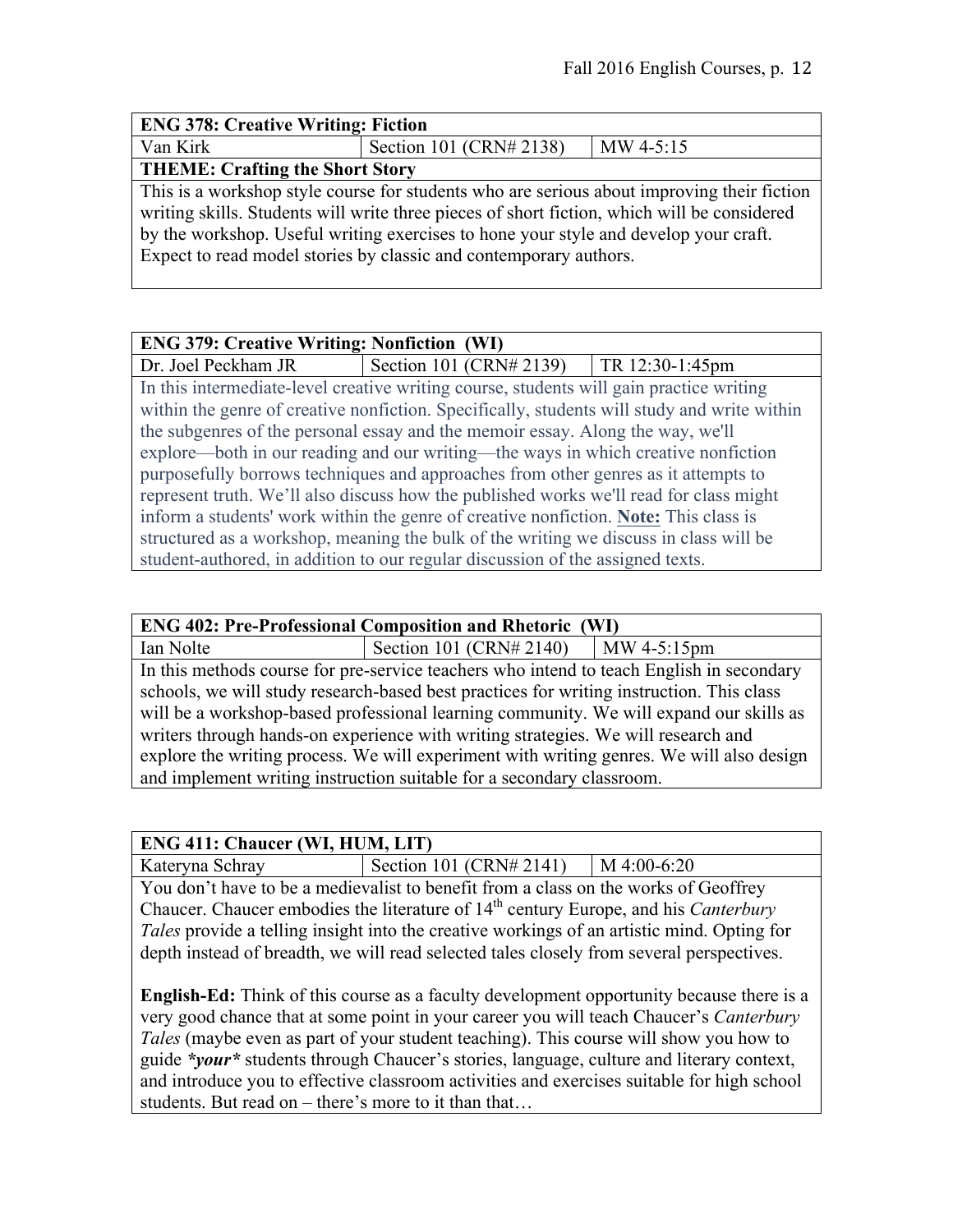**Literary Studies:** Your work in this course can result in a publication or conference presentation. Teaching *The Canterbury Tales* today is very different from teaching this collection twenty years ago. In all likelihood Chaucer's original audience responded to his tales differently than today's readers – and that's a good thing. One of the stories – a romance – begins with a rape that is casually dismissed; another tale – a fabliau – offers date-rape as a means of justice; three other tales – all hagiographies – take for granted that Jews, Muslims and pagans are evil. We can't simply gloss over the parts of these tales that are outrageous to modern readers by telling our students that Chaucer was just "a product of his time." As a result, Chaucer's stature as a great author is understandably shaky. I am wondering if there is a way to "redeem" Chaucer's works for today's readers. (How) can we teach *The Canterbury Tales* with sensitivity towards students, without simply excusing the cultural milieu of the Middle Ages and while still acknowledging the work's value within the British literary canon?

**Creative Writing:** Maybe part of the answer to the above lies with today's authors. We'll look at how Chaucer mastered numerous genres and literary techniques and examine their modern parallels in today's fiction and poetry. We'll also look at how modern writers have attempted to retell Chaucer's stories in light of the questions raised above.

**General English:** Like the works of William Shakespeare, Chaucer's tales are an ideal laboratory for exploring corporate strategies, inter-personal conflict, public policy and legal precedence.

**Majors other than English:** Medieval literature is inherently interdisciplinary, and you will enrich our experience as a class with your knowledge of your discipline. Our class activities will include material from, at the very least, History, Philosophy, Religious Studies, Classics, Music, Art, Film, Psychology, Sociology, Geography and Biology.

### **ENG 412: Shakespeare's Histories and Tragedies**

Tim Burbery Section 101 (CRN# 2142) TR 9:30-10:45

## **THEME: Love and Mystery in Shakespeare**

This course will focus on the themes of love and mystery in Shakespeare's work. We will examine the different ways love is expressed and enacted in the plays and the poems, as well as some of the enduring mysteries swirling around Shakespeare, such as the cause of his death, the Shakespeare authorship "controversy," and his lasting appeal across time and culture, including his massive impact on pop culture. Texts will include *Hamlet, Othello, Henry 5*, and *Timon of Athens*, as well as Shakespeare's sonnets. Class activities will involve discussions and freewrites, medium-length essays, and a longer essay.

## **ENG 422: American Literature, 1830-1865 (WI, HUM, LIT)**

Dr. Jana Tigchelaar | Section 101 (CRN# 2143) | TR 11:00-12:15

### **THEME: Romance and Reform: Literature of Antebellum America**

The antebellum period was filled with concerns about developing a distinctive "American" literature, coupled with questions about defining U.S. identity. Taking part in these conversations were diverse national voices, representing a multiplicity of ethnicities, races, genders, and classes. This course will consider how canonical literature of the American Renaissance time period developed in the context of these voices and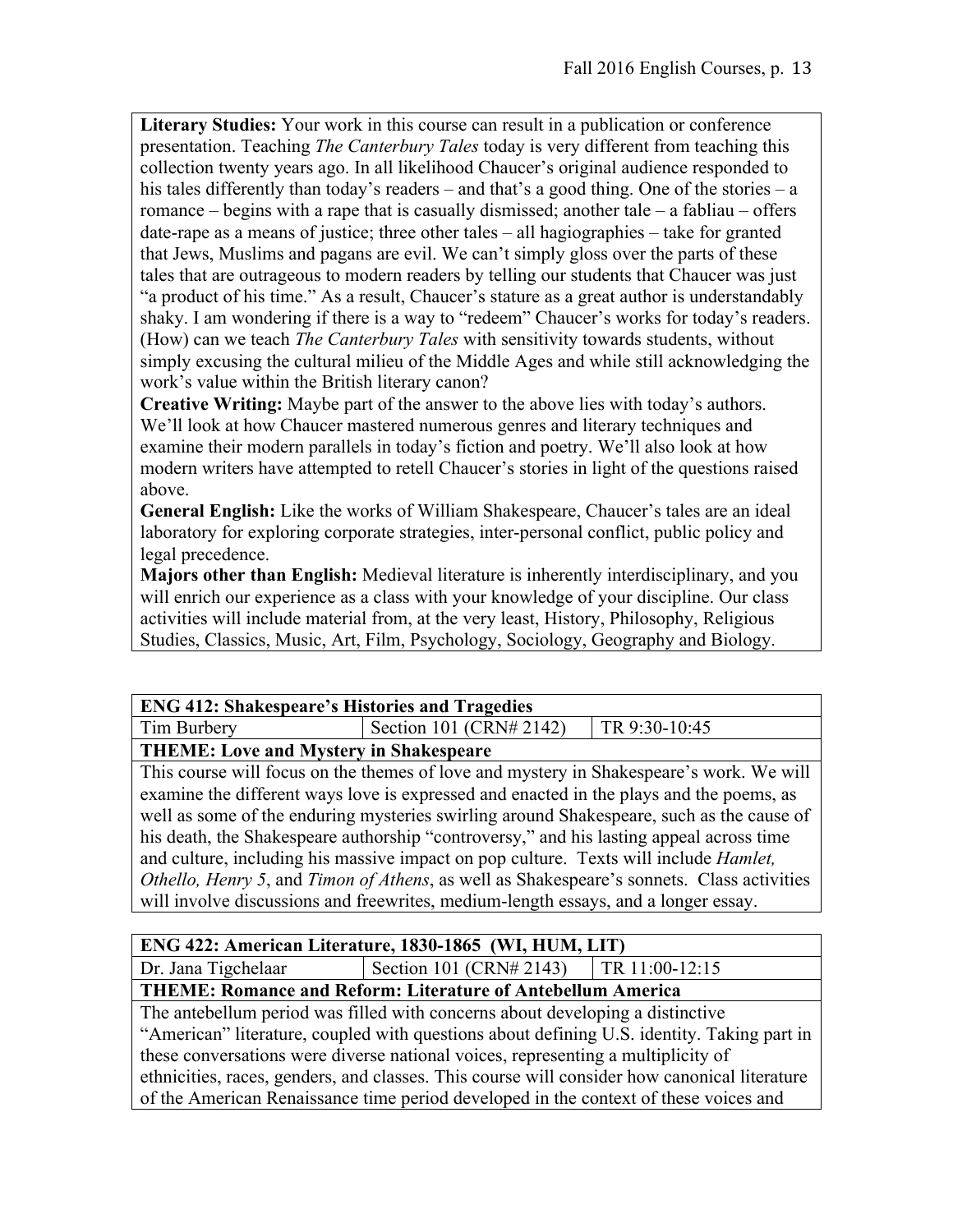issues. We begin by studying texts that examine the important cultural and social issues of the time, including reform movements like abolitionism and women's rights, the impact of westward expansion on Native American and Hispanic communities, and the rise of urbanization and industrialization. Then we turn to canonical authors (the Transcendentalists, the Dark Romantics, and the poetry of Walt Whitman and Emily Dickinson), considering these texts in the context of cultural and historical issues, as well as aesthetic concerns. In addition, we will focus throughout the course on building research, writing, and analysis skills. Through in-class discussions, group work, brief lectures, research, and writing, we will work to frame our understanding of individual texts in relation to larger concepts.

#### **ENG 432: Contemporary Literature (WI, HUM, LIT)**

John Young Section 101 (CRN# 2145) | MW 2-3:15 In this class we will interrogate both halves of the title, asking what "contemporary" means, exactly—when does that period begin, or end; how is it different from/similar to postmodernism—and stretching the definition of "literature" to include an array of textual types, from fiction and poetry to TV shows and blogs. Our readings, viewings, and discussions will focus on three main areas of contemporary (whatever that means) culture: responses to the so-called Global War on Terror, including those produced by Americans, Iraqis, and Europeans; reactions to the globalization of society, both salutary and critical; and efforts to process and represent textually the often overwhelming presence of information, especially in online environments. Throughout the semester we will reflect on the possible roles for literature (broadly defined) within these ongoing social and political debates. Requirements will include the creation of an online edition of a selected (short) text and a research project.

#### **ENG 440: Advanced Study in Film (WI, HUM, LIT, Film Studies)**

Dr. Walter Squire  $\vert$  Section 101 (CRN# 2146) R 4:00-6:20

### **THEME: Disney Adaptations**

This course will examine cinematic adaptations, both animated and live action, of literary texts by The Walt Disney Studios. As we read several fairy tales, children's stories, and young adult novels and then view Disney adaptations of them, we will use film and media adaptation theory as well as production histories as means of understanding, assessing, and responding to Disney's adaptations. The course will begin by focusing upon texts which Walt Disney played a role in adapting and will culminate with each member producing a major essay which researches a post-1967 Walt Disney Studios adaptation. Selected films and written texts will include *The Adventures of Ichabod and Mr. Toad*, *Cinderella, The House at Pooh Corner, "*The Legend of Sleepy Hollow," *The Many Adventures of Winnie the Pooh, Mary Poppins, Old Yeller, Pollyanna. That Darn Cat!, Snow White and the Seven Dwarves, Undercover Cat,* and *The Wind in the Willows*.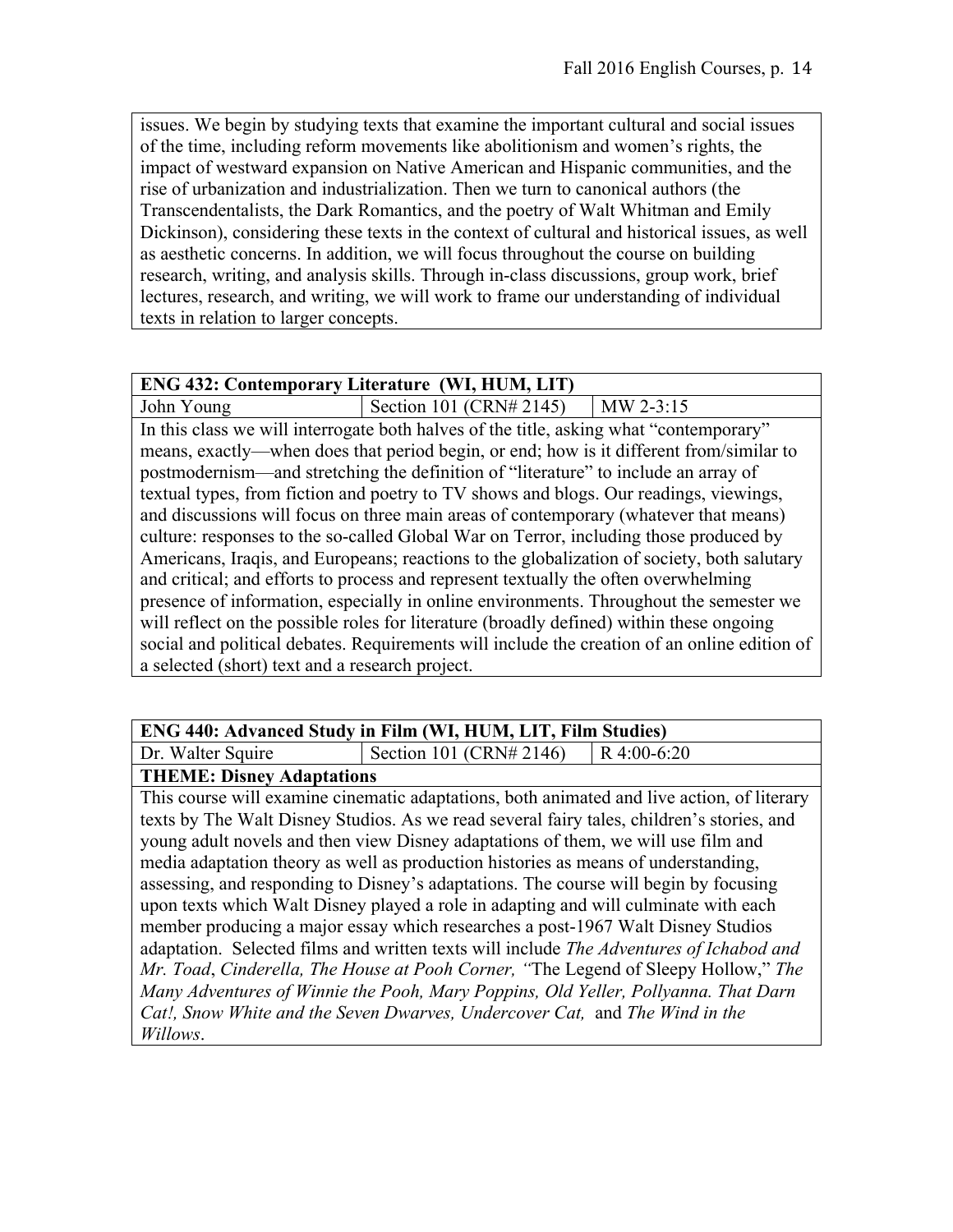| <b>ENG 445: Screenwriting</b> | (Film Studies)                                                                              |              |
|-------------------------------|---------------------------------------------------------------------------------------------|--------------|
| Ian Nolte                     | Section 101 (CRN# 2147)                                                                     | TR 4:00-5:15 |
|                               | In this course, we will write screen plays for short films. We will study professional      |              |
|                               | screen play formatting and structure and how to tailor storytelling for the screen. We will |              |
|                               | study a published screenplay and the completed film to understand the connections           |              |
|                               | between screenwriting and film production. We will write screenplay exercises that focus    |              |
|                               | on dialogue and visual storytelling, screenplays for five minute shorts, and screenplays    |              |
|                               | for longer twenty minute shorts. We will explore the challenges and benefits of writing     |              |
|                               | for zero-budget or student productions. We will also explore film festivals and             |              |
|                               | screenwriting contests as a venue for our screenplays and method of networking with         |              |
| other filmmakers.             |                                                                                             |              |

| <b>ENG 460: Writing Center and Composition Theory</b>                                        |  |                           |                                                                                         |
|----------------------------------------------------------------------------------------------|--|---------------------------|-----------------------------------------------------------------------------------------|
| Prof. Anna J. Rollins                                                                        |  | Section 101 $(CRN# 2148)$ | TR 12:30-1:45pm                                                                         |
| This discussion-based, writing intensive course will provide a survey of critical texts in   |  |                           |                                                                                         |
|                                                                                              |  |                           | writing center and composition theory. We will be reading each week about the following |
| topics within the field: writing center history and pedagogy, ESL tutoring, intertextuality, |  |                           |                                                                                         |
| composition theory and pedagogy, rhetoric, genre, identity politics, research and            |  |                           |                                                                                         |
| documentation, and cultural studies. In addition to our work in the course, you will also    |  |                           |                                                                                         |
| tutor for one hour/week in the Writing Center for course credit. You will complete           |  |                           |                                                                                         |
| reflective activities each week connecting your course readings and your tutoring            |  |                           |                                                                                         |
| experiences. Likewise, you will be taught how to develop practical tutoring and teaching     |  |                           |                                                                                         |
| activities that apply your theoretical readings to a tutoring situation or a classroom. The  |  |                           |                                                                                         |
| course will culminate with a major research project where you will conduct in depth          |  |                           |                                                                                         |
| research on a topic of your choice within the fields of writing center and composition       |  |                           |                                                                                         |
| theory.                                                                                      |  |                           |                                                                                         |

| <b>ENG 469: Teaching Creative Writing</b>                                               |                         |                      |
|-----------------------------------------------------------------------------------------|-------------------------|----------------------|
| Dr. Sarah A. Chavez                                                                     | Section 101 (CRN# 2149) | MWF 10:00-10:50 a.m. |
| "The writer must have a good imagination to begin with, but the imagination has to be   |                         |                      |
| muscular, which means it must be exercised in a disciplined way, day in and day out, by |                         |                      |
| writing, failing, succeeding and revising." — Stephen King                              |                         |                      |

Whether you are a creative writing major, an education major, thinking about starting a community writing group, someone who thinks they want to strength their craft, or someone who just enjoys talking about writing, this half discussion-based seminar, half workshop is for you. Throughout the semester we will discuss the art of talking about writing and read relevant texts regarding theories on the effectiveness of workshops, how to approach someone else's writing, and how to build lesson plans around craft devices. The conversations and writing we will do throughout the semester will specifically address fiction, nonfiction, and poetry, as well as focus on skills that are transferable to multiple genres like screenwriting and drama.